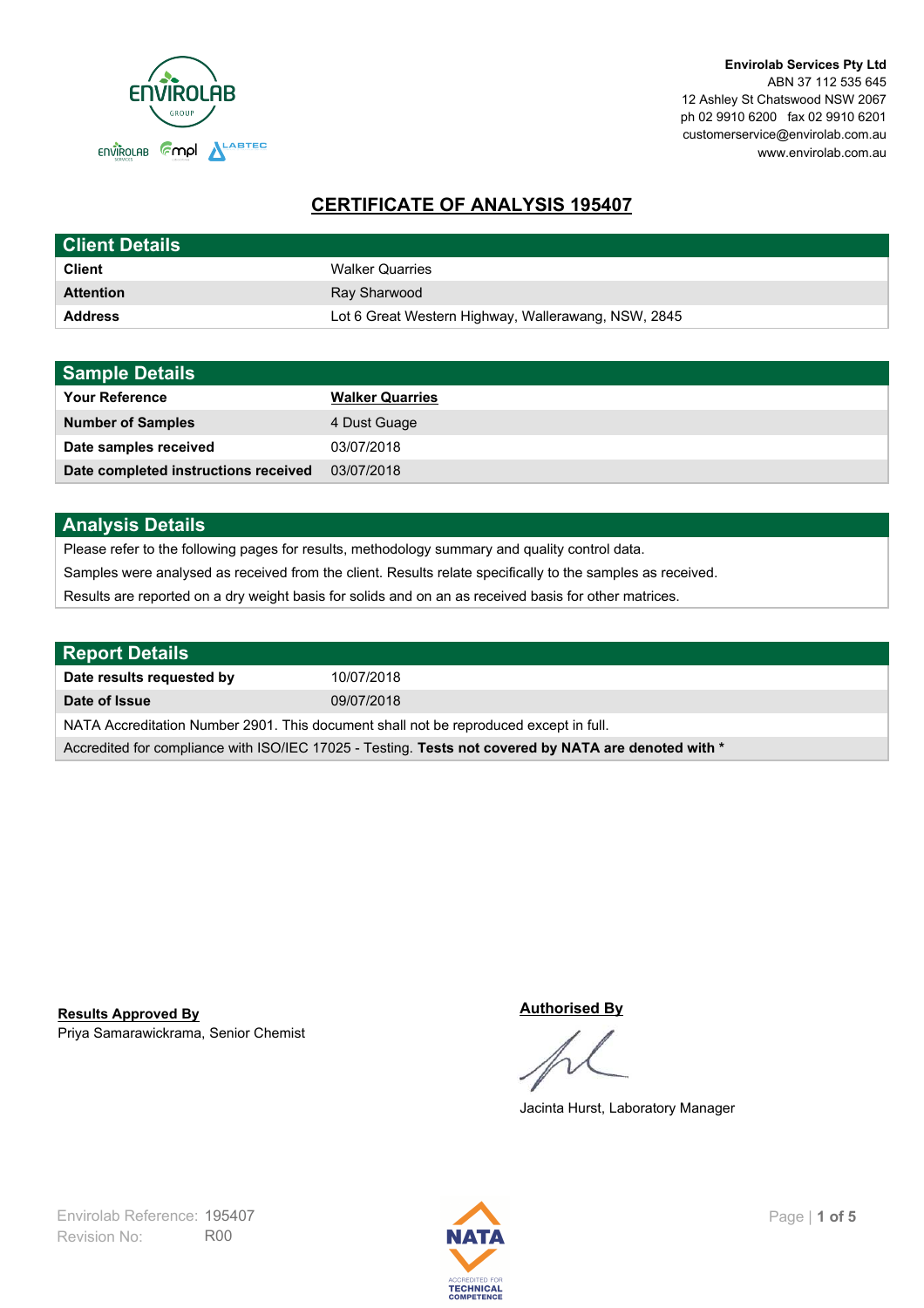#### **Client Reference: Walker Quarries**

| Dust Deposition AS 3580.10.1 |               |                   |                   |                   |                   |
|------------------------------|---------------|-------------------|-------------------|-------------------|-------------------|
| Our Reference                |               | 195407-1          | 195407-2          | 195407-3          | 195407-4          |
| Your Reference               | <b>UNITS</b>  | DG <sub>1</sub>   | DG <sub>2</sub>   | DG <sub>3</sub>   | DG4               |
| Type of sample               |               | <b>Dust Guage</b> | <b>Dust Guage</b> | <b>Dust Guage</b> | <b>Dust Guage</b> |
| Dust Gauge Start Date        | $- -$         | 01/06/2018        | 01/06/2018        | 01/06/2018        | 01/06/2018        |
| Dust Gauge End Date          | --            | 02/07/2018        | 02/07/2018        | 02/07/2018        | 02/07/2018        |
| Dust - No. of Days Collected | --            | 32                | 32                | 32                | 32                |
| Insoluble Solids             | $q/m2$ /month | < 0.1             | 0.3               | 0.1               | 0.2               |
| Combustible Matter           | $q/m2$ /month | < 0.1             | 0.3               | < 0.1             | 0.1               |
| Ash                          | $q/m2$ /month | < 0.1             | < 0.1             | < 0.1             | < 0.1             |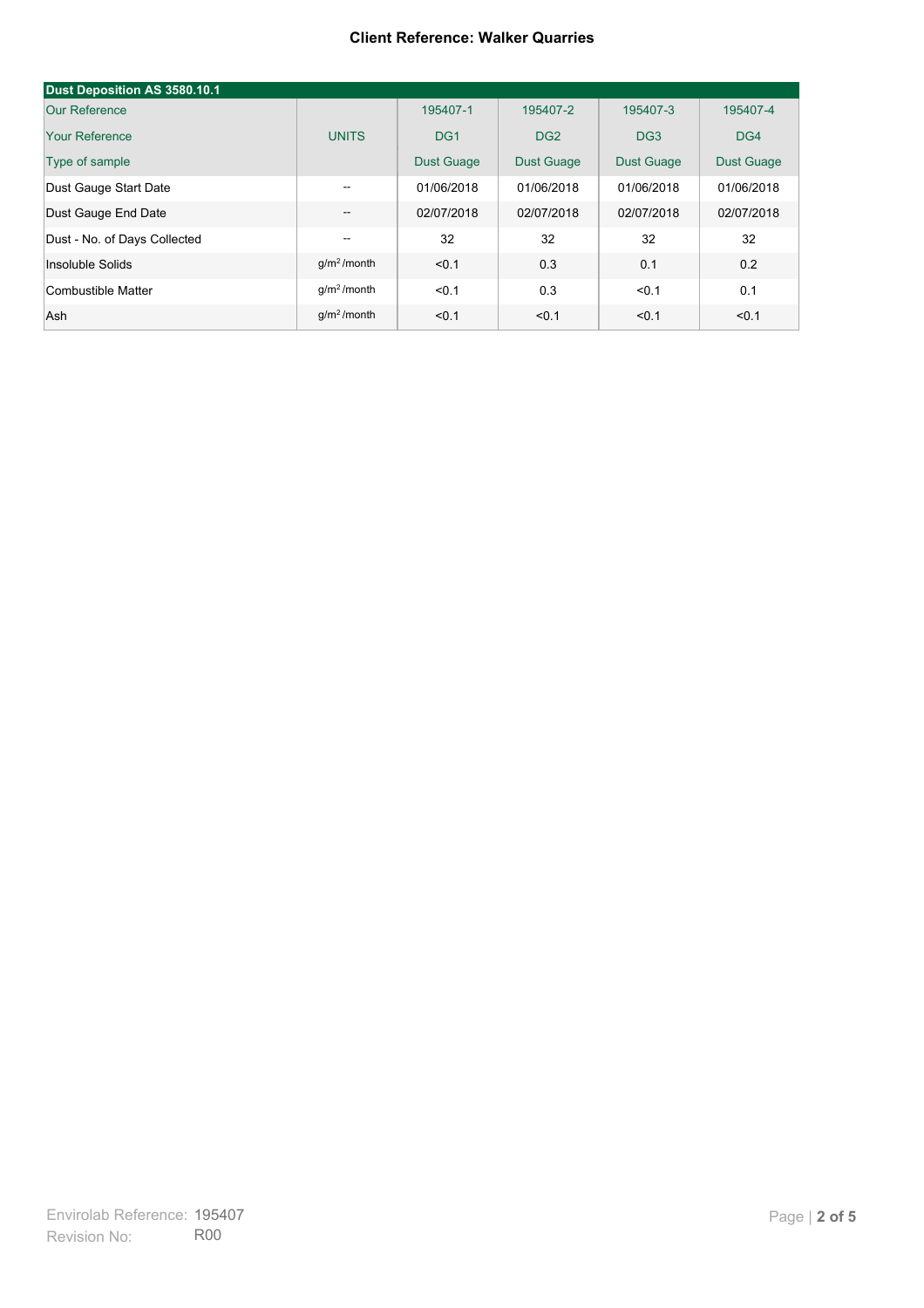### **Client Reference: Walker Quarries**

| Method ID    | <b>Methodology Summary</b>                               |
|--------------|----------------------------------------------------------|
| AS 3580.10.1 | Analysis of dust gauges by AS 3580.10.1 (analysis only). |

F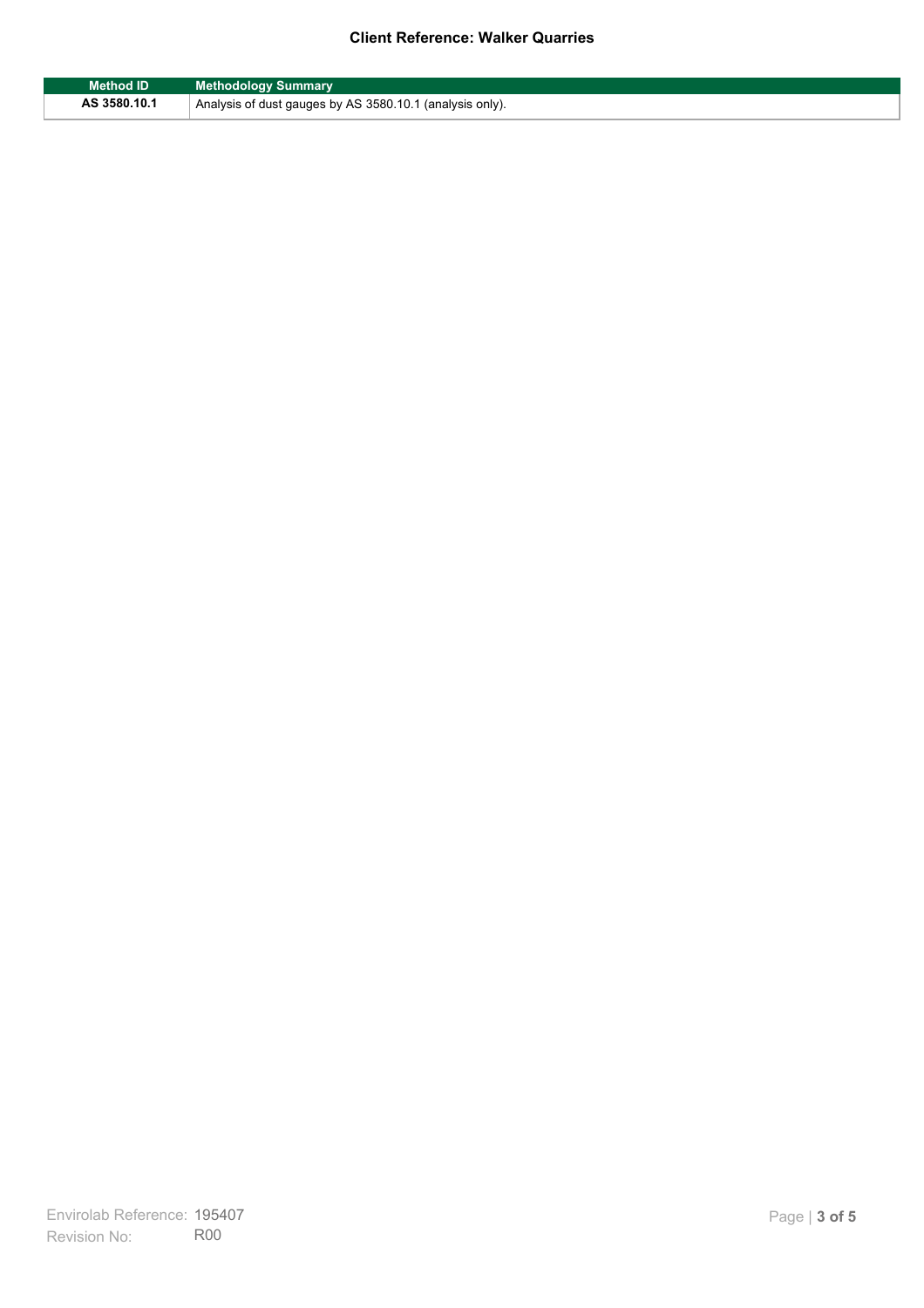### **Client Reference: Walker Quarries**

| <b>Result Definitions</b> |                                                  |
|---------------------------|--------------------------------------------------|
| <b>NT</b>                 | Not tested                                       |
| <b>NA</b>                 | Test not required                                |
| <b>INS</b>                | Insufficient sample for this test                |
| <b>PQL</b>                | <b>Practical Quantitation Limit</b>              |
| $\prec$                   | Less than                                        |
| >                         | Greater than                                     |
| <b>RPD</b>                | <b>Relative Percent Difference</b>               |
| <b>LCS</b>                | Laboratory Control Sample                        |
| <b>NS</b>                 | Not specified                                    |
| <b>NEPM</b>               | <b>National Environmental Protection Measure</b> |
| <b>NR</b>                 | Not Reported                                     |

| <b>Quality Control Definitions</b>                                                                                                                                                                                                                      |                                                                                                                                                                                                                                        |  |
|---------------------------------------------------------------------------------------------------------------------------------------------------------------------------------------------------------------------------------------------------------|----------------------------------------------------------------------------------------------------------------------------------------------------------------------------------------------------------------------------------------|--|
| <b>Blank</b>                                                                                                                                                                                                                                            | This is the component of the analytical signal which is not derived from the sample but from reagents.<br>glassware etc, can be determined by processing solvents and reagents in exactly the same manner as for<br>samples.           |  |
| <b>Duplicate</b>                                                                                                                                                                                                                                        | This is the complete duplicate analysis of a sample from the process batch. If possible, the sample selected<br>should be one where the analyte concentration is easily measurable.                                                    |  |
| <b>Matrix Spike</b>                                                                                                                                                                                                                                     | A portion of the sample is spiked with a known concentration of target analyte. The purpose of the matrix spike<br>is to monitor the performance of the analytical method used and to determine whether matrix interferences<br>exist. |  |
| <b>LCS (Laboratory</b><br><b>Control Sample)</b>                                                                                                                                                                                                        | This comprises either a standard reference material or a control matrix (such as a blank sand or water) fortified<br>with analytes representative of the analyte class. It is simply a check sample.                                   |  |
| <b>Surrogate Spike</b>                                                                                                                                                                                                                                  | Surrogates are known additions to each sample, blank, matrix spike and LCS in a batch, of compounds which<br>are similar to the analyte of interest, however are not expected to be found in real samples.                             |  |
| Australian Drinking Water Guidelines recommend that Thermotolerant Coliform, Faecal Enterococci, & E.Coli levels are less than<br>1cfu/100mL. The recommended maximums are taken from "Australian Drinking Water Guidelines", published by NHMRC & ARMC |                                                                                                                                                                                                                                        |  |

2011.